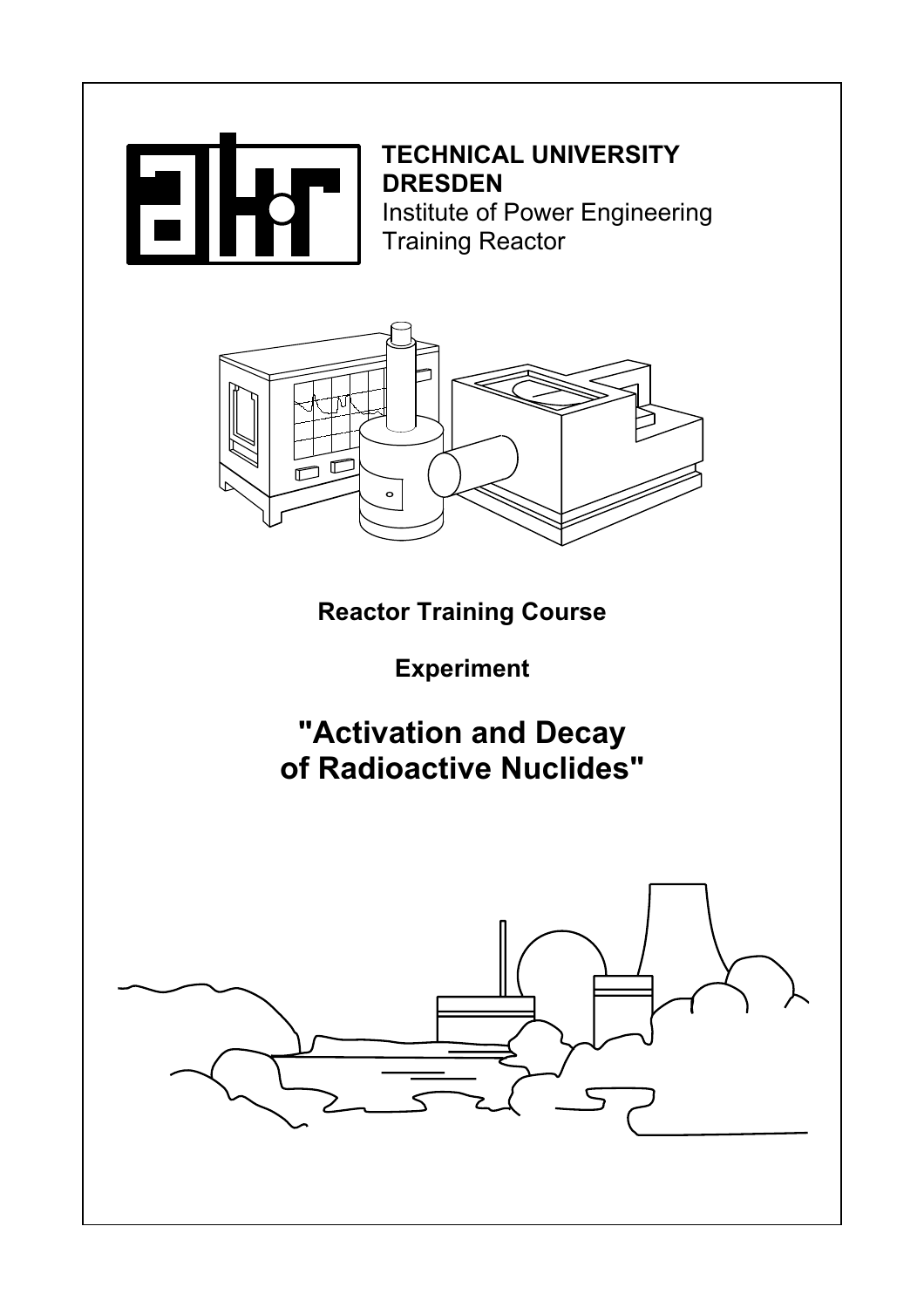# Instruction for Experiment "Activation and Decay of Radioactive Nuclides"

### Content:

- 1. . . . Introduction
- 2. . . . Fundamentals of the Experiment
- 2.1. . Important Terms Regarding Radioactivity
- 2.2. . Production of Radioactive Nuclides
- 2.3. . Decay of Radioactive Nuclides
- 2.4. . Mathematical Description of the Production and Decay of Radionuclides
- 2.5. . Neutron Self-absorption
- 3. . . . Experimental Procedure
- 3.1. . Choice of Materials to be activated
- 3.2. . Start of the Reactor and Activation of the Samples
- 3.3. . Evaluation of the Experiment
- 3.3.1. Description and Configuration of the Measurement Equipment
- 3.3.2. Measurement of the Radioactive Decay of Activated Samples
- 3.3.3. Determination of Half-lives
- 3.3.4. Calculation of the Neutron Flux Density at the Point of Irradiation
- 4. . . . Radiation Protection
- 5. . . Question to Answer

# Figures:

- Fig. 1: Examples of decay schemes (for  $\frac{28}{13}$ Al and  $\frac{66}{29}$ Cu)
- Fig. 2: Time dependence of the activation and the decay of a radionuclide
- Fig. 3: Decrease of neutron flux density inside of a neutron absorbing material of thickness d (neutron self-absorption)
- Fig. 4: Experimental setup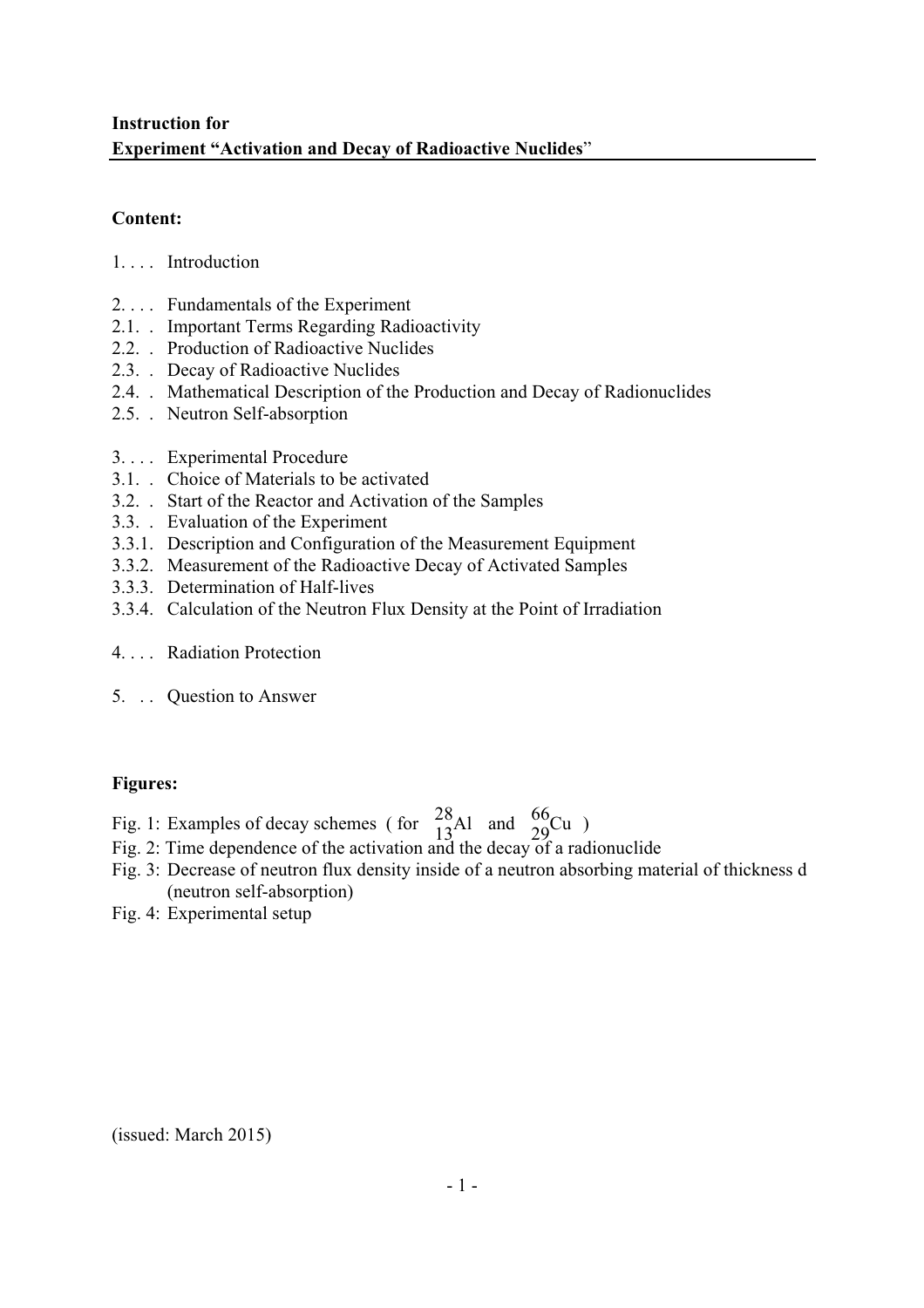#### 1. Introduction

In the year 1896, the French physicist Henry Becquerel noticed an unknown radiation emitted by uranium salts that resulted in the blackening of a photo plate. Further work by Becquerel, along with Pierre and Marie Curie found the radioactivity of thorium and eventually lead to the discovery of the chemical elements polonium and radium. However, only the first artificially induced nuclear reactions successfully pioneered by Ernest Rutherford by bombardment of nitrogen nucleons with α-particles, made possible the fabrication of artificial radionuclides with various properties. Since then, particularly in the second half of the 20th century, the significance of applied radioactivity methods has risen enormously.

Currently, artificial radioactive isotopes are being produced in any desired quality and quantity, mostly in nuclear reactors by the irradiation with neutrons originating from nuclear fission. Furthermore, advanced radiation measurement technologies are now an inherent part of science, technology and medical applications. Typical examples are the radiation-based measurements of thickness and of fluid level, as well as radiographic investigations, medical irradiations and radioactive tracer applications. However, these methods exhibit some characteristic drawbacks as well. As such, specific safety precautions are necessary and need to be thoroughly applied and controlled in order to prevent severe radiation damages.

The purpose of the experiment to be conducted in this session is to demonstrate the fundamentals of the production of radioactive isotopes in nuclear reactors and to show some of their basic properties as well as their appropriate handling. Therefore, selected materials will be activated in the reactor and subsequently, the decay of these materials will be measured. In one more part of the experiment, an unknown material will be irradiated and identified subsequently by regarding its decay curve and determination of its half-life. The latter experiment exemplifies one of the many possibilities offered by applied radioactivity.

#### 2.2. Fundamentals of the Experiment

#### 2.1. Important Terms regarding Radioactivity

The chemical elements of the periodic table are characterised by a specific atomic number (number of protons) and the associated number of electrons in the atomic shell. Additionally to protons, the atomic nucleus includes neutrons. Both, neutrons and protons are termed nucleons. For any chemical element with its characteristic numbers of protons, atomic nuclei may exist that include a varying number of neutrons. These nuclei are called isotopes of this element. They appear at the same place in the periodic table and exhibit the same chemical properties, but different atomic masses. For most elements there are several isotopes that can or cannot be radioactive, respectively.

The term nuclide is used for any arbitrary atomic nucleus, characterised by both, its atomic and its mass number. If a nuclide is radioactive, it is termed a radionuclide. A radioactive isotope is termed radioisotope.

To summarise, radionuclides are radioactive nuclei of any chemical element of the periodic table. On the contrary, radioactive isotopes are invariably associated with a specific chemical element.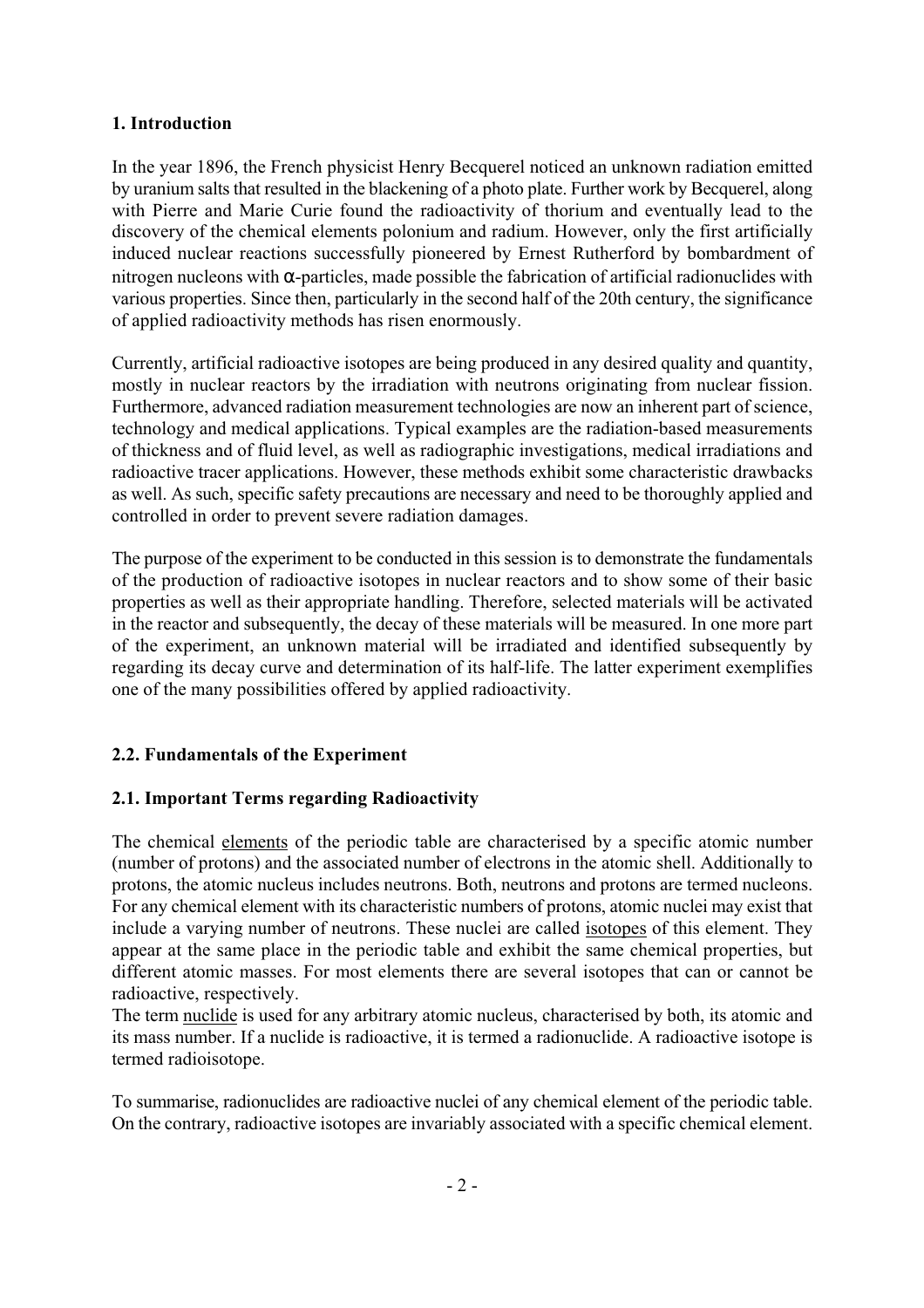Thus,  $\frac{28}{13}$ Al and  $\frac{66}{29}$ Cu are two radionuclides, whereas  $\frac{28}{13}$ Al is a radioisotope of aluminum and  $\frac{66}{29}$ Cu is a radioisotope of copper.

Radioactivity is the feature of particular nuclei which can change their nucleus composition without any exterior influence. Whether or not this change occurs spontaneously depends on the stability of the nucleus, which is, among others, a function of the ratio between its number of protons and its number of neutrons. This is why for different isotopes of one chemical element some may be radioactive, while others are not. Radioactive nuclei exhibit an energy abundance, which they may release by emission of radiation and accompanying nucleus transformation (decay). These nuclei are unstable. Radiation emission cannot be controlled or manipulated by exterior influences.

The rate of nucleus transformations can be measured and is used as a means to quantify its radioactivity. According to the SI standard (Système International d'Unités), use of the unit Becquerel is mandatory:

1 decay  $/s = 1$  Bq

In some cases, the historical unit 1 Ci (Curie) can still be found that was established based on the decay of 1 g of Radium-226 (1 Ci =  $3.7 \cdot 10^{10}$  Bq), but is not used anymore.

The most important radiophysical characteristics of radionuclides, crucial for allocating their potential application, are the following:

a) type of the emitted radiation:

- $\frac{4}{4}$ .<br>-  $\alpha$ -emitter (emission of  $\frac{4}{2}$ He nuclei)
- $-$  & emitter (emission of  $2^{11}$  med<br> $\beta^+$ -emitter (emission of positrons)
- ß -emitter (emission of electrons) -
- γ-emitter (emission of electromagnetic radiation)

b) energy of the emitted radiation:

In nuclear physics the measuring unit electron volt (eV) has been established particularly for radiation energy. 1 eV is the energy gained by an electron traversing an acceleration voltage of 1V, thus:

$$
1 \text{ eV} = 1.602 \cdot 10^{-19} \text{ As} \cdot 1 \text{ V} = 1.602 \cdot 10^{-19} \text{ Ws}
$$

c) half-life:

The decay of radioactive nuclides results in the production of new nuclides, which can be either stable or radioactive. The half-life  $T_{1/2}$  denotes the time after which exactly half of the original amount of the radioactive material still exists, while the other half has decayed. The half-life is constant and characteristic for every radionuclide.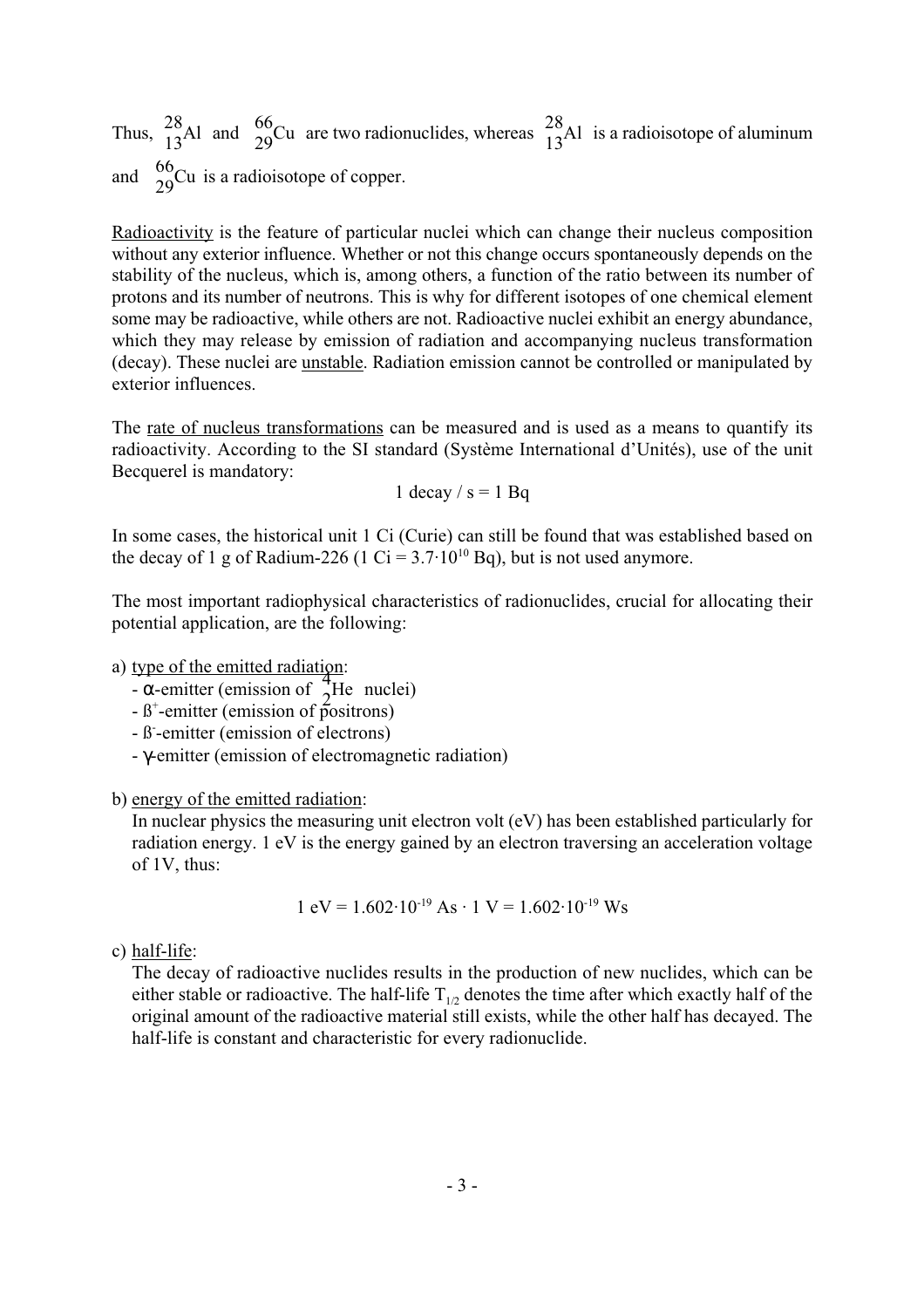#### 2.2. Production of Radioactive Nuclides

Radioactive nuclides originate from stable nuclei due to nuclear reactions if the resulting nucleus exhibit abundant energy, which is released either by radiation emission or emission of a particle. The material to be irradiated is called the target. Protons, neutrons, deuterons, alpha particles or gamma quants are commonly used as bombarding species.

Mostly, the following nuclear reactions are used for the production of artificial radioactive nuclides:

- a) Exchange reaction: the bombarding particle x penetrates the target nucleus, leading to the emission of a different particle y. If x and y are differently charged, a transformation of the chemical element occurs.
- b) Capture reaction: The bombarding particle x is absorbed in the target nucleus. The abundant energy is being released as electromagnetic γ-irradiation.
- c) Fission reaction: By bombardment with neutrons or high-energy charged particles, atomic nuclei, particularly heavy ones, are being split in two different pieces of similar masses. This continuously occurs as a chain reaction in nuclear reactors. In this case, the production of radionuclides (radioactive waste) is not desired.

The mechanism of nuclear reactions can be assessed in two steps: In the first step, the bombarding particle is being absorbed in the nucleus. The binding energy of the bombarding particle is released and, additionally, its kinetic energy is transferred to the target nucleus. Thereby, a highly instable, highly excited temporary nucleus is being generated (compound nucleus). In the second step, this compound nucleus relaxes within a very short time  $(<10^{-17} s$ ) by emission of either a particle or a γ-quant or by splitting.

Nuclear reactions are represented by the following reaction equation

$$
x + A \rightarrow C^* \rightarrow B + y \text{ or shorter } A(x,y)B
$$

with the bombarding particle x, the target nucleus A, the temporary compound nucleus  $C^*$ , the nucleus B remaining after the reaction and the particle y emitted due to the decay.

An example of such a nuclear reaction is the following.

 $\frac{14}{7}N + \frac{4}{2}$  $\alpha \rightarrow \frac{18}{9}F^* \rightarrow \frac{17}{8}O + \frac{1}{1}p$  resp.  $14N(\alpha, p)^{17}O$ 

In a nuclear reactor radioactive nuclides are essentially produced by capture of thermal neutrons. Thermal neutrons have a mean energy of 0.025 eV, being equivalent to a speed of 2200 m/s at room temperature.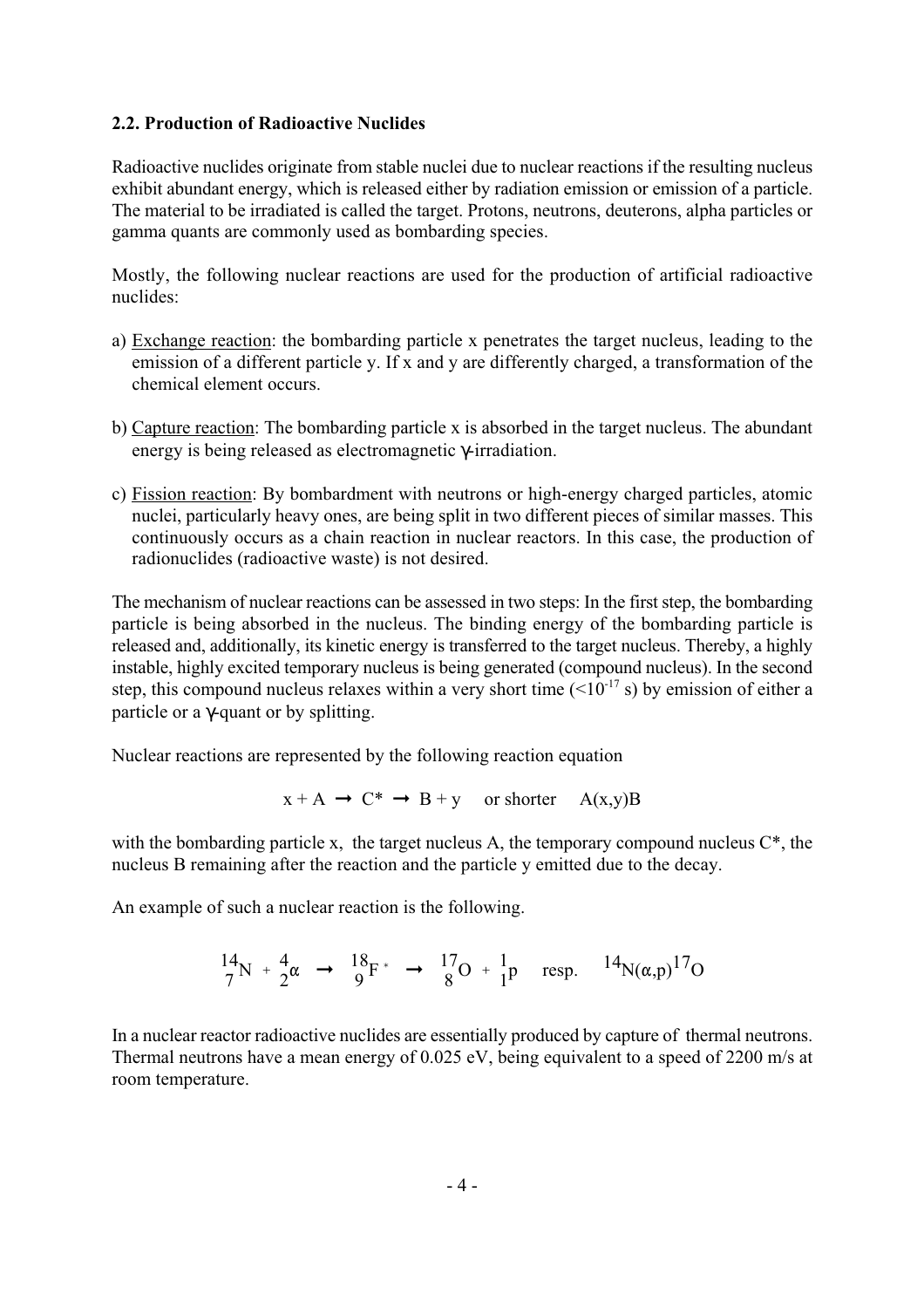The capture reactions with thermal neutrons occur as follows:

$$
n_{th} + \frac{M}{Z}A \rightarrow \frac{M+1}{Z}A^* \rightarrow \frac{M+1}{Z}A + \gamma \quad \text{resp.} \quad \frac{M}{Z}A(n_{th},\gamma)\frac{M+1}{Z}A
$$

with the mass number M and the atomic number Z. The same element A thus remains, but a different isotope is created which mass number M is by one higher than that of the original isotope. Since the proton/neutron ratio changes, the created isotopes are usually radioactive.

For the materials used in the experiment, aluminum and copper, the following representations are applicable:

$$
^{27}_{13}Al(n_{\rm th}, \gamma)^{28}_{13}Al
$$

Natural copper consists of 2 different isotopes,  $\frac{65}{29}$ Cu (30.9%) and  $\frac{63}{29}$ Cu (69,1%). Both isotopes are being activated as follows:

$$
{}^{65}_{29}Cu(n_{th},\gamma){}^{66}_{29}Cu
$$
 resp. 
$$
{}^{63}_{29}Cu(n_{th},\gamma){}^{64}_{29}Cu
$$

#### 2.3. Decay of Radioactive Nuclides

Stability and instability of an atomic nucleus depend on its respective composition, determining the type and rate of its decay. The most important properties of a radionuclide can be found in tables for any isotope. These are (as already mentioned): type of emitted radiation, energy of emitted radiation and half-life.

A graphical decay scheme provides a good overview (Fig. 1). It illustrates the type of radiation, the respective loss of energy, the change of the atomic number as well as the relative probabilities of possible decay paths.

In the decay scheme, vertical distances represent changes in energy. Horizontal shifts represent a change of charge, which are positive in case of a shift to the right (i.e. transformation to a chemical element with a higher atomic number e.g. by nuclear electron emission), and negative in case of a shift to the left (i.e. transformation to a chemical element with lower atomic number e.g. by nuclear emission of a  $\beta^+$ -particle). The energy levels of the nuclei are represented by horizontal lines. The amount of energy change is indicated at the right of the energy levels either in units of keV or MeV.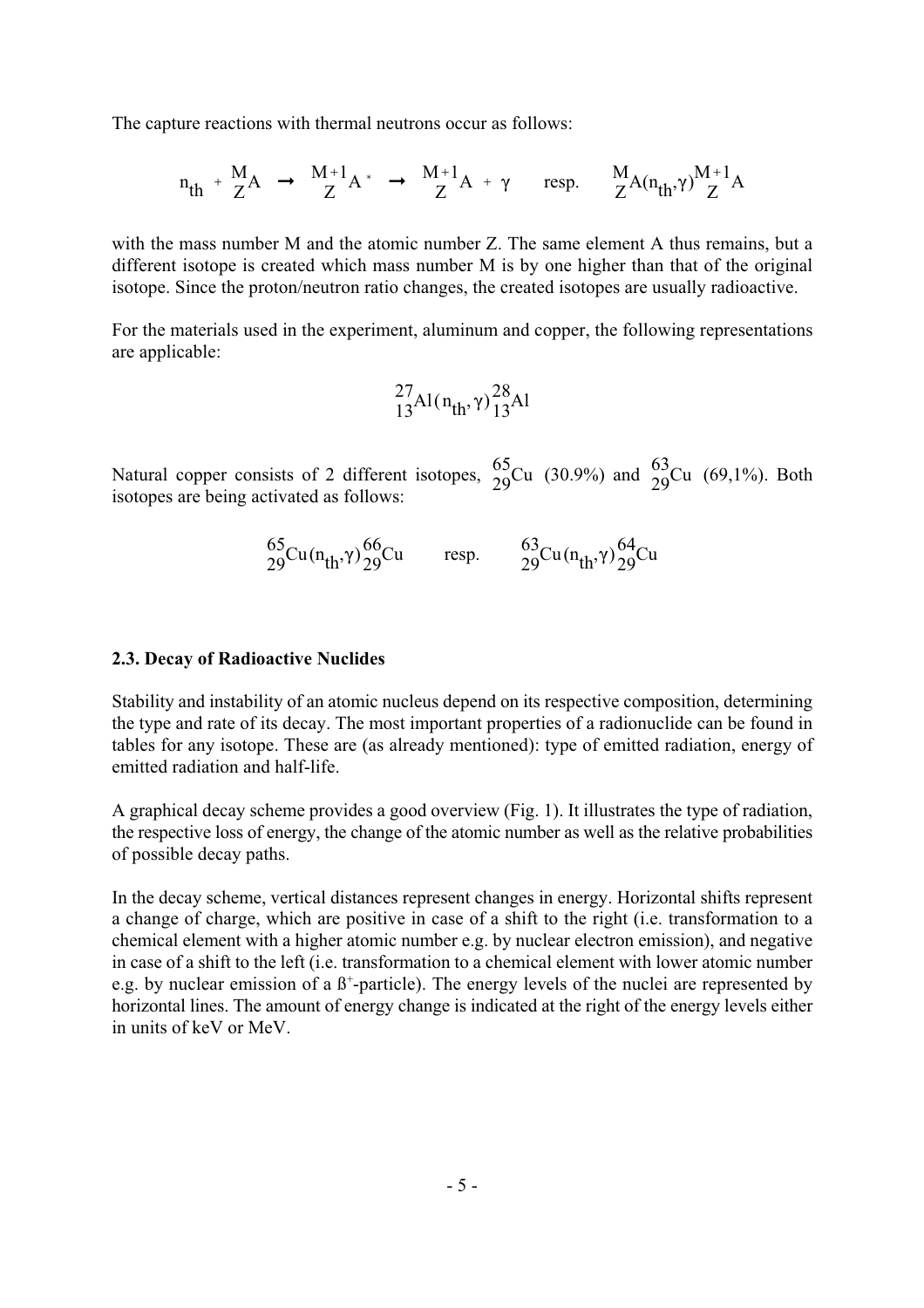

**Fig. 1,** Examples of decay schemes (for  $\frac{28}{13}$ Al and  $\frac{66}{29}$ Cu)

#### 2.4. Mathematical Description of the Production and Decay of Radionuclides

Initially, the number of capture reactions per time and volume units occurring in the activation material need to be quantified. The number of activations per second occurring in a cubic centimeter of sample material is called the activation rate R and can be determined according to the following equation

$$
R = N \cdot \sigma \cdot \Phi \tag{1}
$$

with  $N$  being the number of atomic nuclei per cm<sup>3</sup> in the activation material. N can be determined according to:

$$
N = N_{L} \frac{\rho}{AG}
$$
 (2)

with the LOSCHMIDT constant  $N_L = 6.025 \cdot 10^{23}$  mol<sup>-1</sup>, the density  $\rho$ , and the atomic mass AG of the activation sample.

The microscopic cross section  $\sigma$  is an expression for the probability of the occurrence of a nuclear capture reaction of a neutron.  $\sigma$  may be understood as the interaction area of a nucleus facing the incident neutron. However, this area is not equivalent to the geometric cross section of the nucleus, it can be orders of magnitude bigger or smaller. If a neutron hits this area, a nuclear reaction occurs. Since  $\sigma$  is related to the facing area of a nucleus, it is measured in units of  $10^{-24}$  cm<sup>2</sup>. This unit is called barn and abbreviated with b ( $1b = 10^{-24}$  cm<sup>2</sup>). The exact value of  $\sigma$ is determined through evaluation of the probability of the nuclear reaction which is, among others, a function of the velocity (i.e. the energy) of the incident neutron.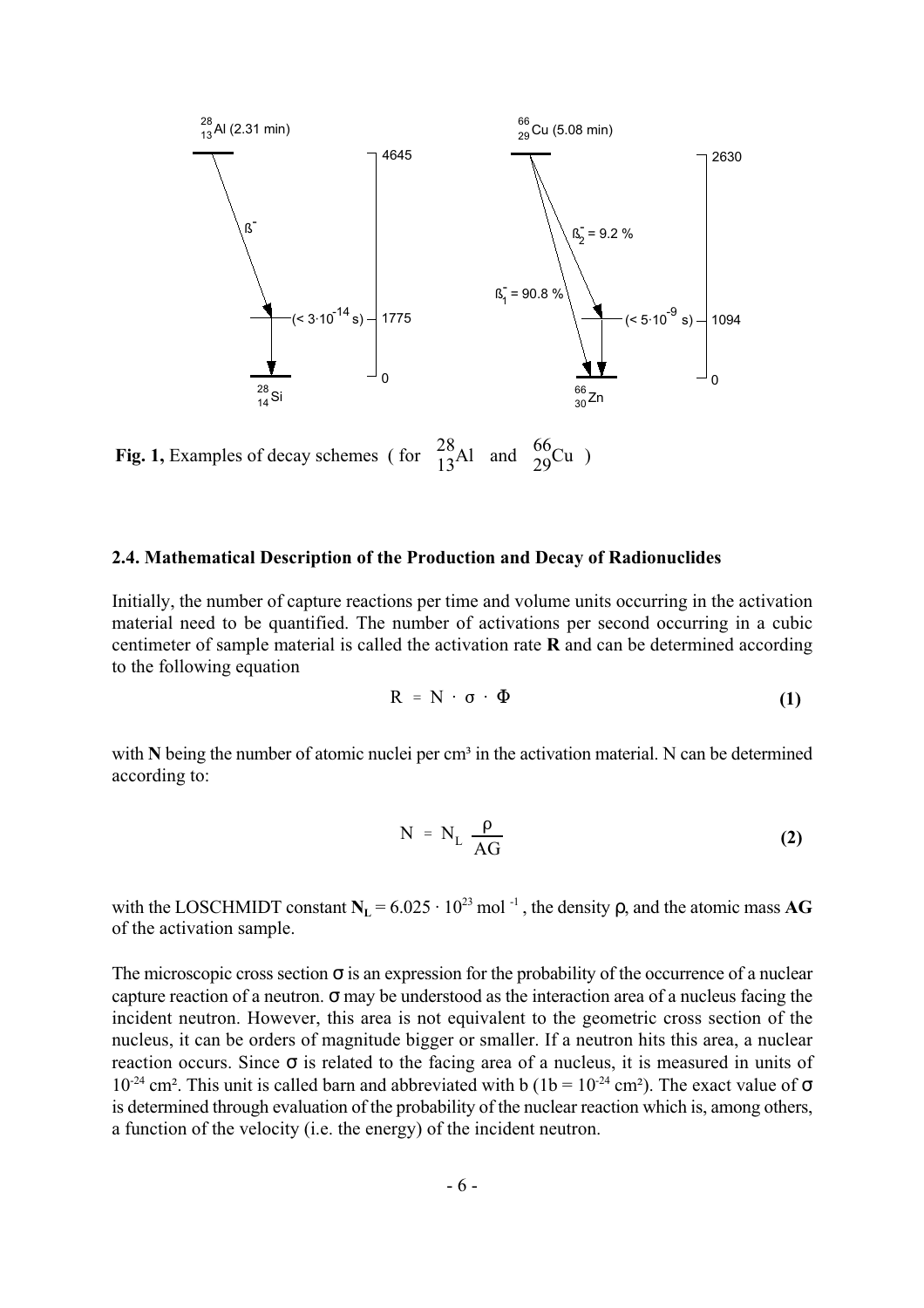A cross section exists for any type of nuclear reaction. Thus, in addition to cross sections for activation (i.e. neutron capture) reactions, cross sections can be defined e.g. also for elastic or inelastic scattering or fission. Finally, the total cross section is the sum of all partial cross sections associated with all possible nuclear reactions.

The product N· $\sigma$  is called macroscopic cross section Σ. In contrary to  $\sigma$  its unit is a reciprocal length and the reciprocal value of  $\Sigma$  is the mean free path l of a neutron in the sample material.

$$
\Sigma = N \cdot \sigma \qquad \qquad 1 = \frac{1}{\Sigma} \qquad \qquad (3)
$$

Φ is the neutron flux density that accounts for the number of neutrons crossing an assumed area of 1 cm² per second at the place of irradiation, i.e. the measuring unit for the neutron flux density is thus  $1 / (cm<sup>2</sup> \cdot s)$ .

In the core of a thermal nuclear research reactor, the neutron flux density is on the order of  $10^7$  1/(cm<sup>2</sup> · s) for zero-power reactors and about  $10^{13}$  ...  $10^{15}$  1/(cm<sup>2</sup> · s) in more powerful research reactors.

In order to calculate the number of radioactive nuclei that exist after the irradiation time  $t_{irr}$  it would be wrong simply to multiply the activation rate R with  $t_{irr}$ , because in the same time when new activations occur already previously activated nuclei can decay. Thus, it is necessary to take into account both, creation and decay of radioactive nuclei simultaneously.

First, the pure decay behaviour of an existing activated nuclide will be discussed.

K shall be the number of existing radioactive nuclei in a sample. The activity A is defined as the number of decays occurring in a time unit, which is thus equivalent to the decrease of existing radioactive nuclei K per time unit dt. Atomic decay reactions are distributed statistically, and consequently, the activity is proportional to the number of existing nuclei K:

$$
A = -\frac{dK}{dt} = \lambda \cdot K \tag{4}
$$

This is the differential equation of the radioactive decay with the decay constant  $\lambda$ , which is associated with the half-life  $T_{1/2}$  as:

$$
\lambda = \frac{\ln 2}{T_{1/2}}
$$
 (5)

The solution of the differential equation (4) by separation of variables yields the well known decay law

$$
K(t) = K_0 \cdot \exp(-\lambda \cdot t) \tag{6}
$$

$$
-7 -
$$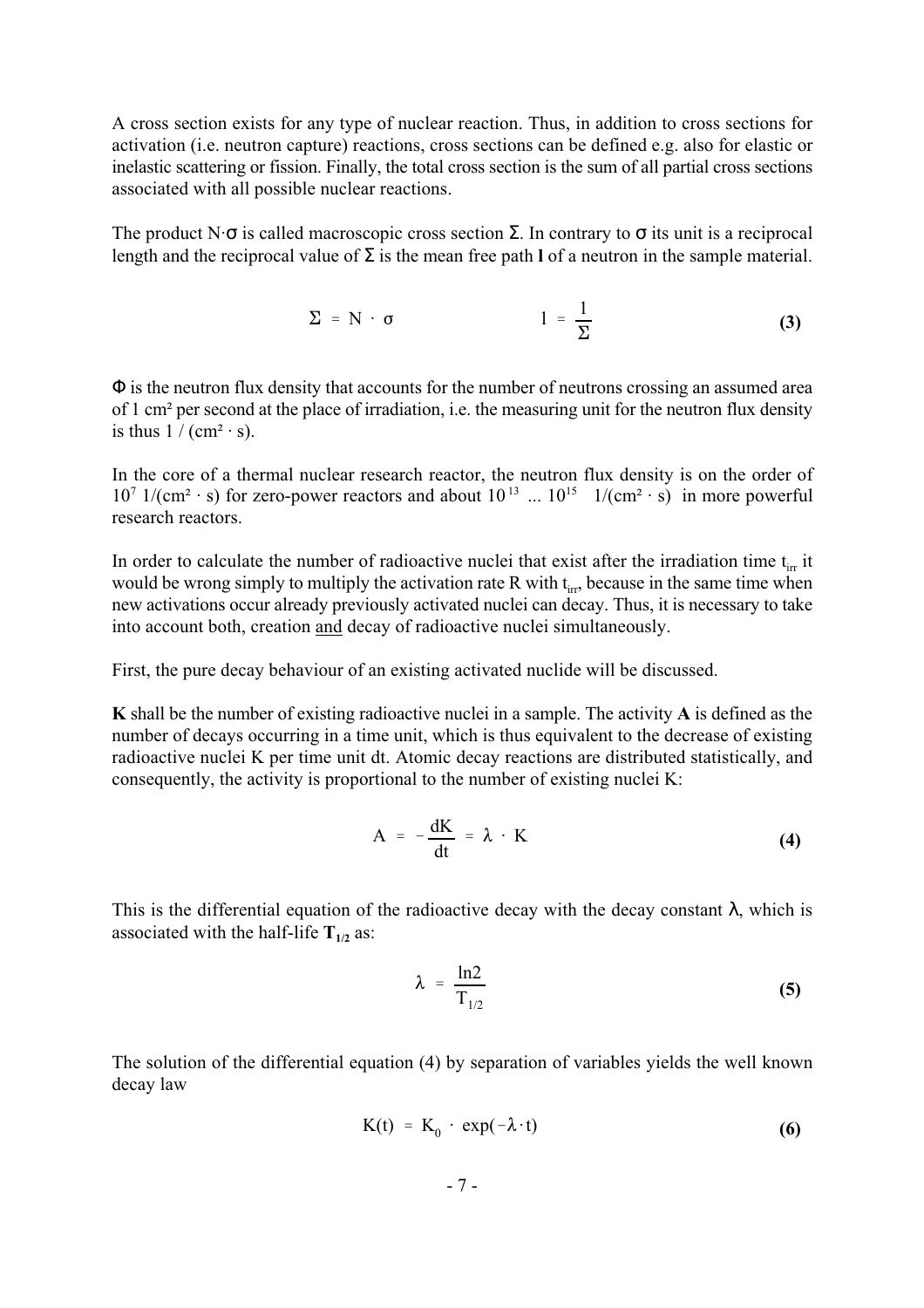with  $K_0$  being the number of radioactive nuclei at the beginning (here: for  $t_{decay} = 0$  at the end of irradiation).

In the next step, it shall be calculated how the production of radioactive nuclides during irradiation occurs. For that purpose, the decay law needs to be coupled with the activation reaction rate. Thus, in the decay differential equation one term has to be added that accounts for the constant additional supply of radioactive nuclei, which is the activation rate R:

$$
\frac{dK}{dt} = -\lambda \cdot K + \Sigma \cdot \Phi \tag{7}
$$

In this case, the initial condition is  $K(t=0) = 0$ , which signifies that no radioactive nuclei exist before irradiation. The solution of this differential equation is:

$$
K(t) = \frac{\Sigma \cdot \Phi}{\lambda} [1 - \exp(-\lambda \cdot t)] \tag{8}
$$

According to equation (4),  $A(t) = \lambda \cdot K(t)$ , which can be introduced in equation (8), it can also be written in terms of the activity:

$$
A(t) = \Sigma \cdot \Phi \cdot [1 - \exp(-\lambda \cdot t)] \tag{9}
$$

As obvious from this equation, the term in brackets approaches to 1 for continuing irradiation. Thus, a limiting maximum value for the activity exists, which is called the saturation activity  $A_s$ :

$$
A(t \to \infty) = A_s = \Sigma \cdot \Phi \tag{10}
$$

That means, when the saturation activity  $A_s$  is attained, the rate of nucleus production is equal to the rate of nucleus decay. It can easily be shown that after an irradiation time equivalent to 5 half-times of the activation material, the obtained activity already accounts for 97 % of the saturation activity. In most applications, it is thus not useful to extend irradiation beyond this duration.

Now, time periods are introduced to label the time regimes during irradiation and activity decay.  $t_{irr}$  should be the irradiation time and  $t_{decay}$ the time of activity decay after end of irradiation. The number of radioactive nuclei at the end of the irradiation period can be calculated according to equation (8):

$$
K(t_{irr}) = \frac{\Sigma \cdot \Phi}{\lambda} [1 - \exp(-\lambda \cdot t_{irr})]
$$

To determine the number of active nuclei during the activity decay period, this expression has to be inserted as  $K_0$  in equation (6). The number of active nuclei after irradiation is thus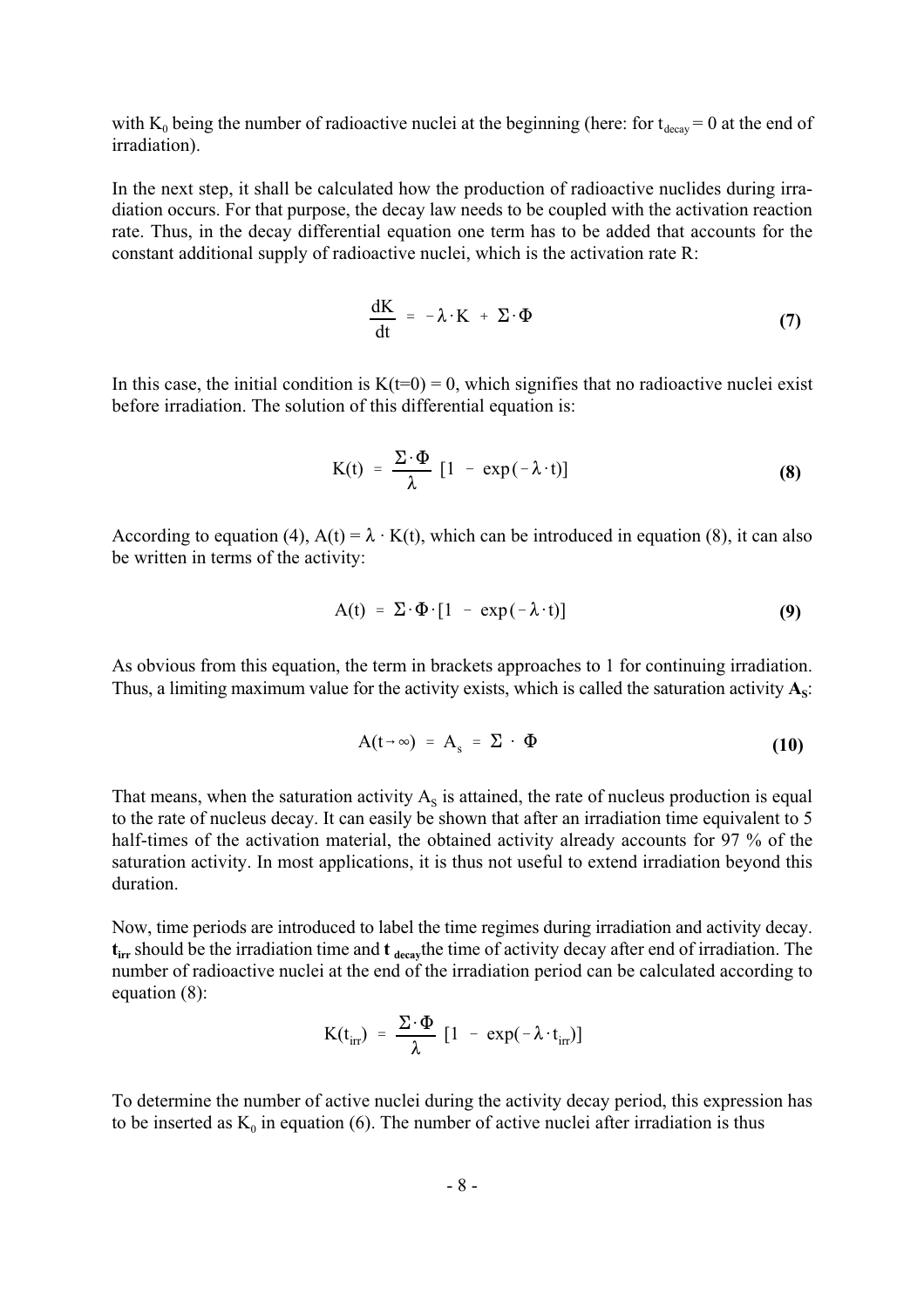$$
K(t_{decay}) = \frac{\Sigma \cdot \Phi}{\lambda} [1 - exp(-\lambda \cdot t_{irr})] \cdot exp(-\lambda \cdot t_{decay})
$$

and, finally, in terms of the activity

$$
A(t_{\text{decay}}) = \Sigma \cdot \Phi \cdot [1 - \exp(-\lambda \cdot t_{\text{irr}})] \cdot \exp(-\lambda \cdot t_{\text{decay}}) \tag{11}
$$

The time behaviour of the activation process and the subsequent radioactive decay after the end of irradiation is presented in Fig. 2.



Fig. 2, Time dependence of the activation and the decay of a radionuclide

#### 2.5. Neutron Self-absorption

For calculation of the reaction rate in the material to be activated, equation (1) can only be applied accurately, if the neutron flux density does not decrease within the sample. However, this is the case in most applications as shown schematically in Fig. 3. The figure has to be understood in a way that the incident neutrons impinge perpendicularly on the plate from the left. If solely absorption and no scattering reactions take place the following relation for the decrease of neutron flux density is applicable:

$$
\Phi(x) = \Phi_0 \cdot \exp(-\Sigma \cdot x) \tag{12}
$$

with  $\Sigma$  being the macroscopic cross section for absorption and x the distance from the plate surface.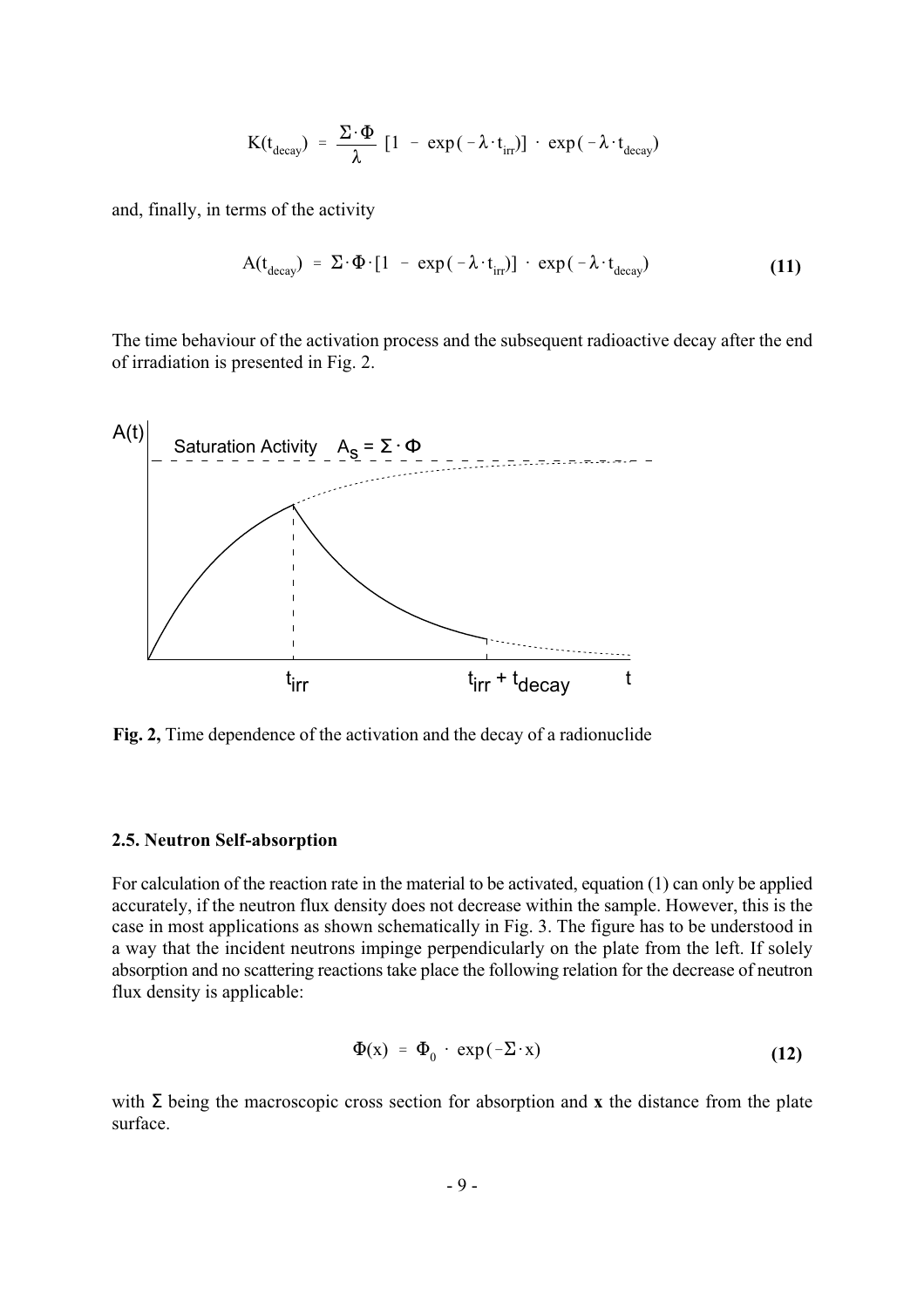

Fig. 3, Decrease of neutron flux density inside of a neutron absorbing material of thickness d (neutron self-absorption)

Such absorptions always occur during irradiation experiments since the extent of the irradiated samples is never infinitesimal small in any direction. Furthermore, calculation of the shielding effect for irradiation applications usually proves to be even more complicated than equation (12) suggests since the incident neutron flux exhibits a non-homogeneous angular distribution. Also, the sample shape may differ from easily describable geometries such as flat plates.

In general, it can be concluded that neutron self-absorption effects are significant if

- a) the macroscopic cross section is high and/or
- b) the samples are very thick.

#### 3. Experimental Procedure

#### 3.1. Choice of Materials to be activated

As mentioned above, three radiological properties are decisive for the choice of materials for irradiation: the type of emitted radiation, the radiation energy and the half-life of the radionuclide. Additionally, other practical issues can influence the choice such as easy handling, temperature resistance, availability, solubility, and low toxicity.

In the experiment carried out here disc-shaped samples of 1 mm thickness and approximately 30 mm diameter of two different materials will be activated: aluminum and copper. Its densities are 2.70 g/cm<sup>3</sup> and 8.92 g/cm<sup>3</sup>, respectively. The masses of the samples are engraved on the discs in the unit of grams [g]. A third sample of unknown material is to activate, too, and to identify on base of the measured half-life (simple kind of neutron activation analysis (NAA)).

Necessary data for activation and analysis of aluminium and copper are summarised in Tab. 1. As obvious from Tab. 1, two isotopes with different half-lives are being activated in the copper sample. This has to be considered while evaluating its decay curve.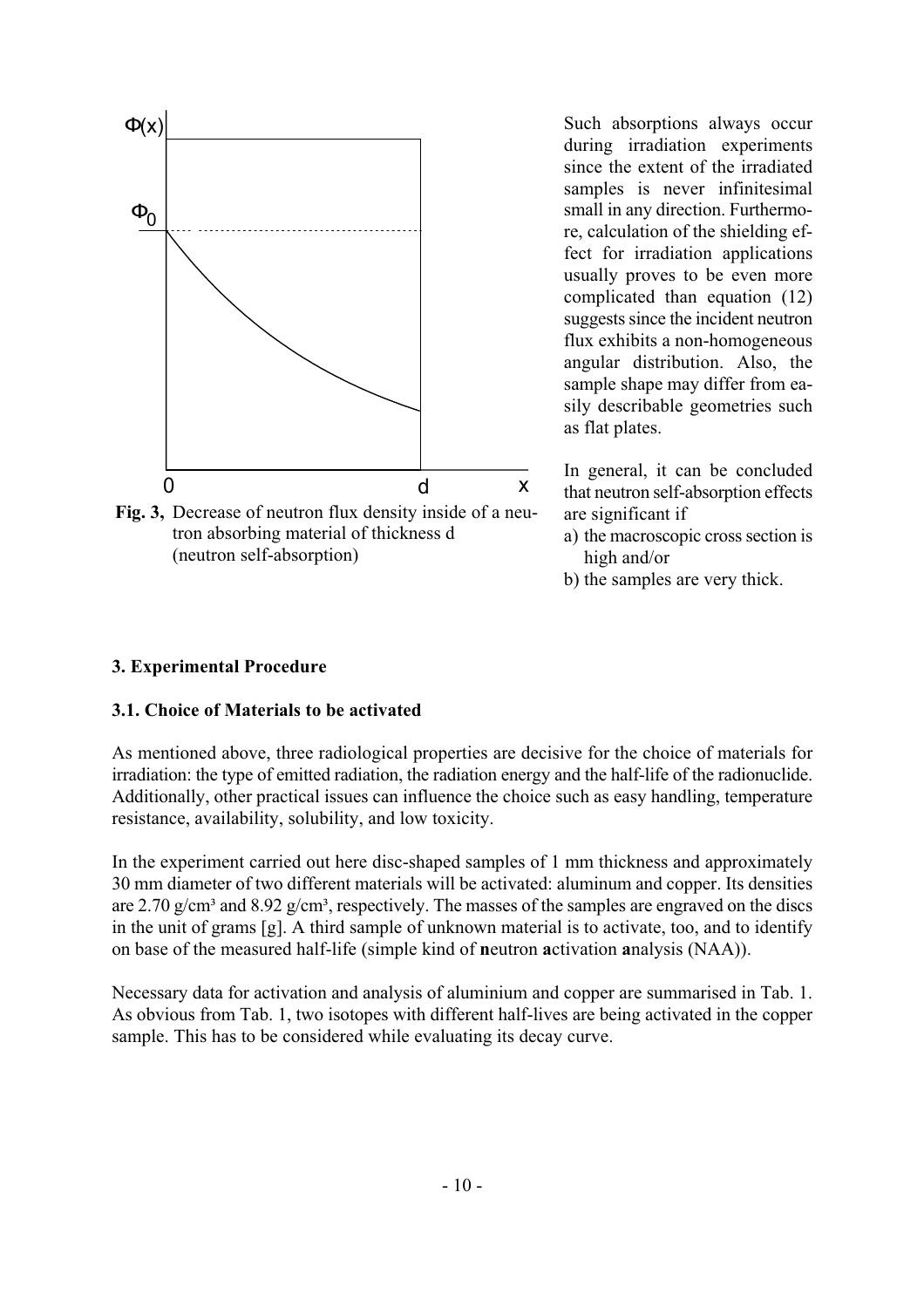| Chemical<br>element | Nuclide to<br>be activated | Fraction<br>in element | $\sigma(n_{\text{th}}, \gamma)$ | Activated<br>nuclide | $T_{1/2}$         | <b>Emitted</b> radiation<br>of the nuclide                                      |
|---------------------|----------------------------|------------------------|---------------------------------|----------------------|-------------------|---------------------------------------------------------------------------------|
| AI                  | $^{27}_{13}$ Al            | 100 %                  | 0.215 b                         | $^{28}_{13}$ Al      | $2.3 \text{ min}$ | 2.87 MeV $\beta$<br>$1.78$ MeV $\gamma$                                         |
| Cu                  | $\frac{63}{29}$ Cu         | 69.1 %                 | 4.3 <sub>b</sub>                | $^{64}_{29}$ Cu      | 12.8h             | $0.57 \text{ MeV } \beta^-$<br>$0.66$ MeV $\beta$ +                             |
|                     | $^{65}_{29}$ Cu            | 30.9%                  | 2.1 <sub>b</sub>                | $^{66}_{29}$ Cu      | 5.1 min           | 1.35 MeV $\gamma$<br>2.63 MeV $\beta$<br>1.5 MeV $\beta$<br>$1.04$ MeV $\gamma$ |

Tab. 1, Activation and decay data for aluminium and copper

#### 3.2. Start of the Reactor and Activation of the Samples

The safety check of the reactor has to be made and the reactor needs to be started. It should reach criticality at a power of 2W.

Irradiation will be carried out in the horizontal experimental channel no. 3, which goes immediately through the graphite reflector tangentially to the reactor core. The cover on the irradiation channel and the inserted radiation shielding plugs have to be removed. At the open channel, radiation dose rates for both, neutrons and γ-rays have to be determined and discussed with the supervisor with respect to radiation protection measures.

Then the first sample can be inserted by using a manipulator. The depth of insertion is 1.25 m. At this depth, the sample is placed immediately next to the core of the reactor.

The half-lives of the activated isotopes of aluminum and copper account for only several minutes, which results in a steep decline of radioactivity after the end of irradiation. Therefore, the samples have to be irradiated one after another and immediately measured after the end of irradiation. The irradiation time for both samples is 10 min, respectively.

#### 3.3. Evaluation of the Experiment

#### 3.3.1. Description and Configuration of the Measurement Equipment

The γ-radiation of the activated Al and Cu nuclei has to be measured in dependence on decay time. For radiation detection a scintillator is available. Upon incident irradiation, flashes (scintillations) occur in the scintillator due to atomic interactions. These scintillations are converted into photoelectrons in a secondary multiplier phototube (so-called photomultiplier)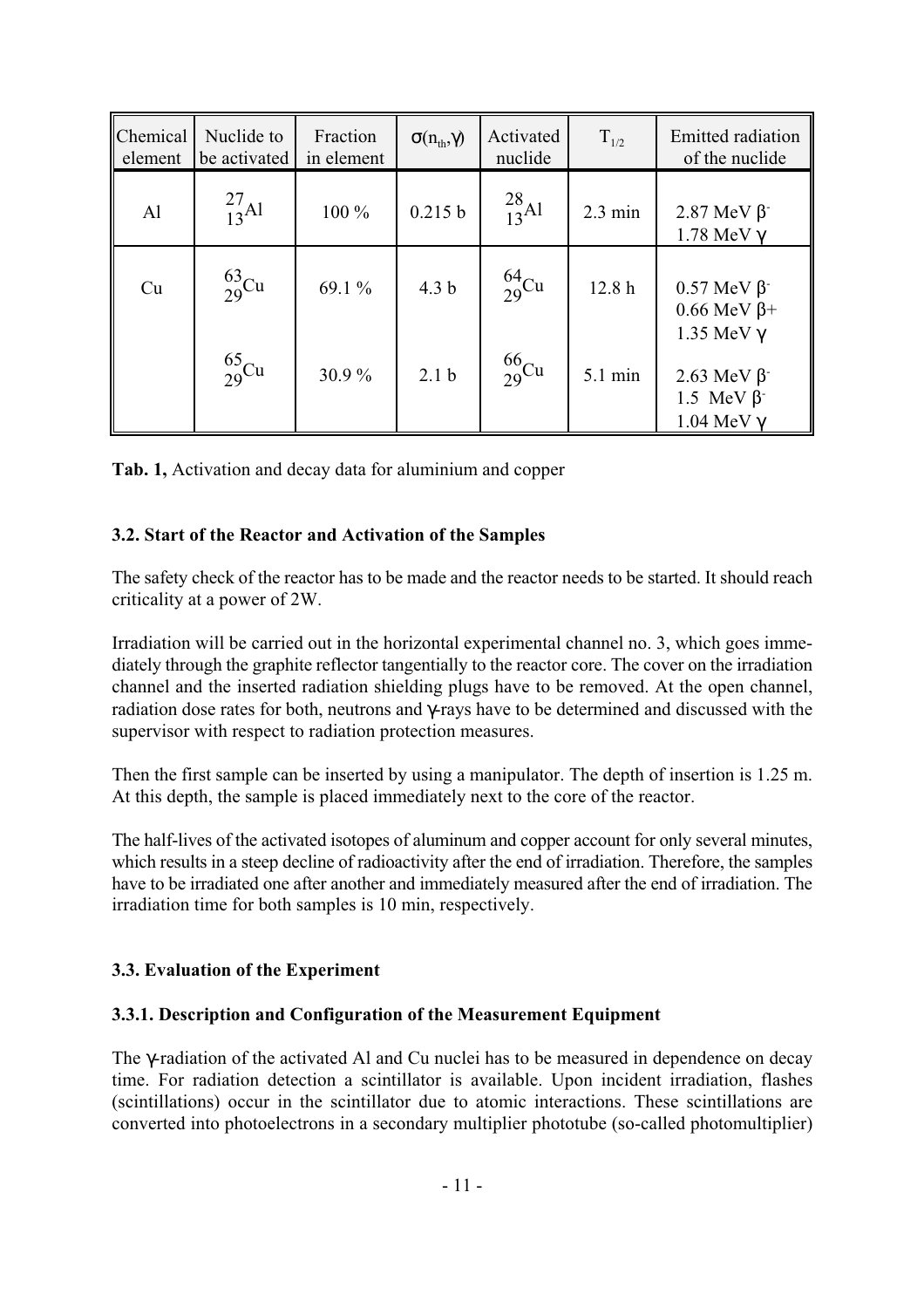by the photoelectric effect.

Between the cathode and the anode of the photomultiplier, several intermediate electrodes (socalled dynodes) are installed. Between each two dynodes, a part of the high-voltage of the photomultiplier is applied. Therefore, the incident electrons are accelerated in such a way that they sputter more electrons in the next dynode (collision ionisation). Thus, the photomultiplier serves to convert scintillations into electric current and voltage signals amplifying them with very low noise. The voltage pulses are further amplified in a subsequent electronic amplifier and counted by a pulse counter. The measurement setup is shown schematically in Fig. 4.



- 1 Radioactive sample
- 2 Radiation shielding (lead)
- 3 Measuring head VA-S-50 with fotomultiplier and scintillator
- 4 Cable connection
- 5 Radiation measuring device 20046

Fig. 4, Experimental setup

| The following parameters are set at the radiation measurement device: |                                       |
|-----------------------------------------------------------------------|---------------------------------------|
| Threshold (Pegel):                                                    | 5 7 V                                 |
| High-Voltage (Hochspannung):                                          | $-1140$ V (5.70 at the potentiometer) |
| Amplification (Verstärkung):                                          | 22 dB                                 |
| Measuring time (Messzeit):                                            | $6 s = 1.10^{-1} min$                 |
| Channel width (Kanalbreite):                                          | <b>DIS</b>                            |

The main purpose of the lead shielding around sample and detector is not to shield radiation from inside the apparatus, but rather to absorb background noise from the exterior surroundings due to reactor operation. Without shielding, this background would result in a high number of noise pulses.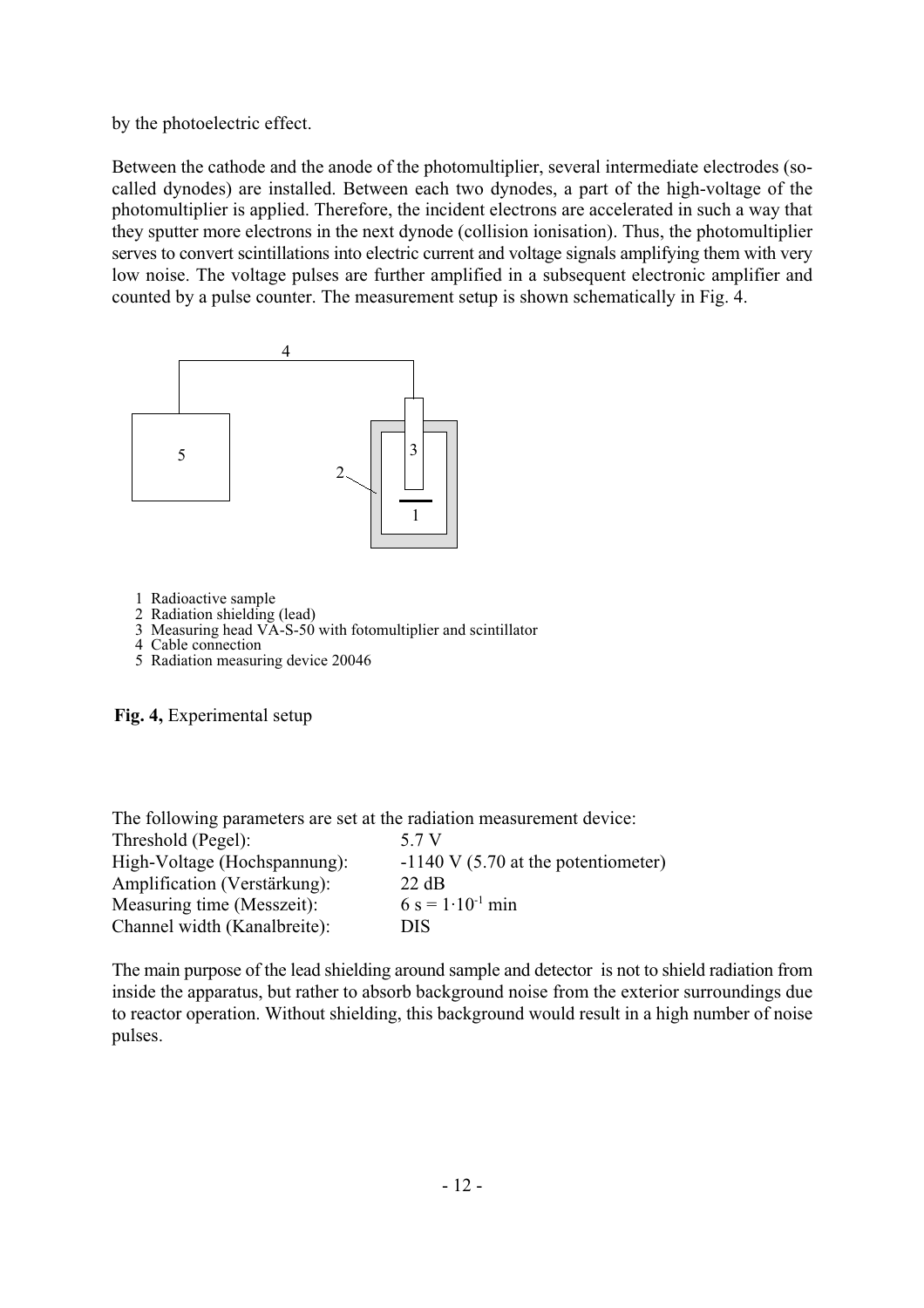#### 3.3.2. Measurement of the Radioactive Decay of Activated Samples

Before measuring the activated samples, the background radiation has to be measured 5 times during 6 s each, which of the average is calculated. Background radiation impinging on the shielded scintillator results in a continuous noise in the measurement signal that needs to be subtracted for evaluation of the underlying radiation of the activated samples.

The samples irradiated in the reactor are removed from the reactor channel after exactly 10 min of irradiation time and immediately put on the sample holder beneath the scintillator for radiation measurement. The time of the end of sample irradiation has to be exactly recorded and will be taken as the point of origin of the time of decay.

The number of pulses has to be measured for exactly 6s (preset at measuring device), respectively, after time increments of 0.5 minutes for 10 to 15 min after the end of irradiation. The measured time dependence of the count rate has to be illustrated in a graph, after background correction, both, on linear and logarithmic ordinate scale.

# 3.3.3. Determination of Half-lives

The half-lives of the copper isotope  ${}^{66}Cu$  and for  ${}^{28}Al$  have to be determined based on the obtained decay curve. Subsequently, the decay curve and the half-life determined for the unknown activated material under investigation will help to identify the material and its composition. This will show the possibility of identifying unknown materials by neutron activation analysis (NAA).

show that the count rate of Z can be measured with a statistical error of  $\Delta Z = \pm \sqrt{Z}$ . The thereby For every half-life calculation the error bars have to be estimated. Every measured count rate is subject of a statistical error. Statistical analysis based on the POISSON probability distribution determined error bars should be included in the graph of measured values to illustrate the range of possible decay curves and of the half-lives that can be derived based on the measurements.

#### 3.3.4. Calculation of the Neutron Flux Density at the Point of Irradiation

The relation between neutron flux density  $\Phi$  at the point of irradiation in the reactor and the sample activity per volume at the end of irradiation is given through equation (9) if  $t = t_{irr}$ . For evaluation, the decay curve needs to be extrapolated to the point of origin  $t_{decay} = 0$ , equivalent to the activity at  $t_{irr}$ . The volumic activity obtained by equation (9) has to be still multiplied by the sample volume to obtain the total activity.

However, this value is not yet equivalent to the activity of the sample, but only proportionally related. The proportionality factor includes a geometry factor and the counting efficiency of the scintillator: Part of the emitted radiation from the sample is not counted in the detector because it is directed to the bottom or the sides without penetrating the scintillator (geometry factor), and not all of the emitted species that impinge on the scintillator cause a pulse (energy-dependent counting efficiency). Previously, this proportionality factor has been experimentally determined as  $C \approx 0.01$ .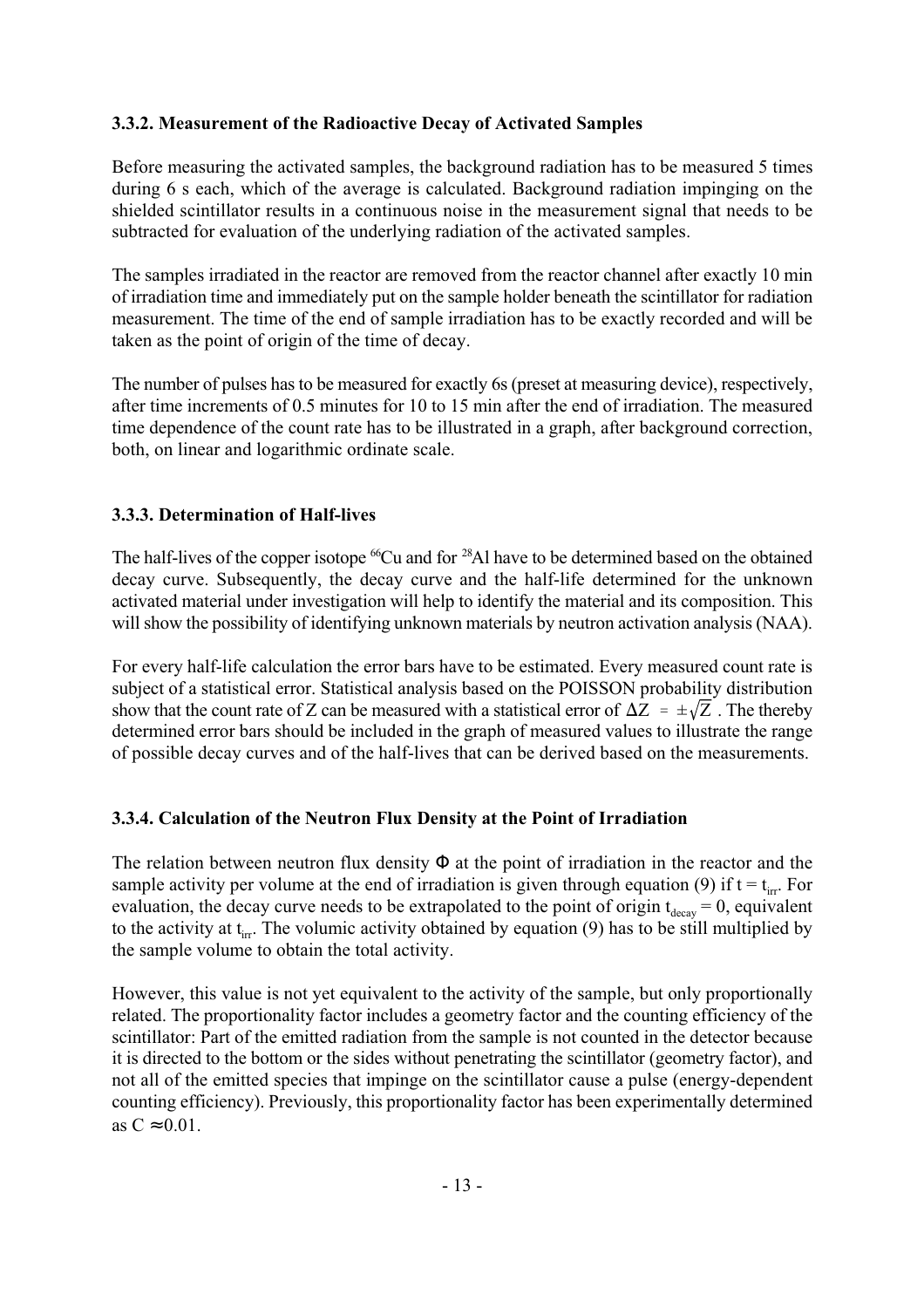Considering this information, equation (9) can be rewritten as

$$
Z(t_{irr}) - n_0 = C \cdot V \cdot A(t_{irr}) = C \cdot V \cdot \Sigma \cdot \Phi \cdot [1 - \exp(-\lambda \cdot t_{irr})]
$$
(13)

 $Z(t_{irr})$  measured count rate extrapolated for  $t_{decay} = 0$ 

 $n_0$  background noise that has to be substracted from the measured count rate

Additionally, it has to be considered that in natural copper, the  ${}^{65}Cu$  nuclei account for only 30.9 % of the total. For calculation of the neutron flux density, equation (13) can thus be rewritten as:

$$
\Phi = \frac{(Z(t_b) - n_0) \cdot AG}{C \cdot m \cdot 0.309 \cdot N_L \cdot \sigma \cdot [1 - \exp(-\lambda \cdot t_b)]}
$$
(14)

Remark: Of cause, also the activated isotope  $^{64}Cu$  contributes to the measured count rate as well. However, as calculated in question to ask no. 9, the contribution accounts for less than 10 % of the total count rate and shall thus be neglected in the calculations performed in this task.

#### 4. Radiation Protection

Handling of radionuclides requires particular protection and safety measures in order to exclude any danger to the health of the involved personnel and to prevent uncontrolled distribution of radioactive materials. To ensure strict compliance with radiation protection measures, every involved person has to get accustomed to the particular working technologies required when handling radioactive sources. This involves an extensive learning process to which any person needs to get accustomed to, who is frequently exposed to radionuclides.

For this experiment, the following rules need to be respected in particular:

- 1. Perform a wipe test in order to confirm that the irradiation channel is free of contamination.
- 2. Never stand right in front of the open irradiation channel. Approach the channel and insert the sample from the side.
- 3. When walking around the reactor, avoid passing the open irradiation channel.
- 4. Before performing the experiment, thoroughly plan the working steps to minimise the time of handling the activated samples.
- 5. Do not touch the activated sample bare-handed, but use a pincer or forceps. Wear gloves while handling the sample.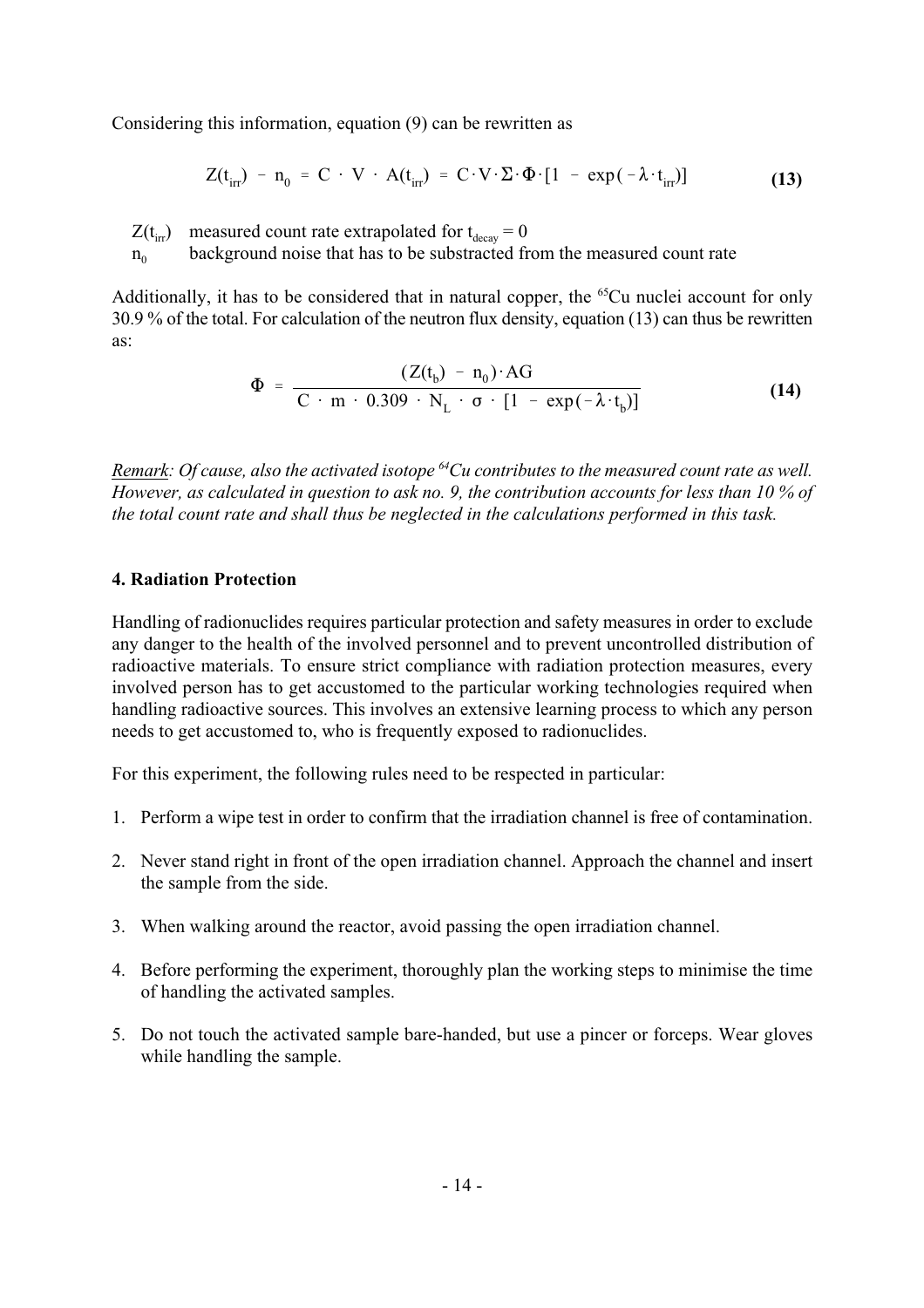### 5. Questions to Answer

- 1. What does radioactivity mean ?
- 2. What do the terms element, isotope, nuclide mean ?
- 3. What is the difference between natural and artificial radioactivity ?
- 4. What information is available from a decay scheme ?
- 5. Which properties are decisive to select a radionuclide for a specific purpose ? Discuss by using the example of a liquid level measurement of a storage container or the intake of a radioactive medicament as a tracer.
- 6. Determine the percentage of the saturation activity reached by a sample irradiated 2, 4, or 7 times its half-life. Derive for how long a nuclide should be irradiated for its activation.
- 7. Determine the probability for a thermal neutron to reach the center of a 1 mm thick copper or gold sample if it impinges perpendicular the probe surface. (  $\sigma$  (n<sub>th</sub>, $\gamma$ ) for Au-197 = 98.7 b,  $\rho$  = 19.3 g/cm<sup>3</sup>)
- 8. Which peculiarity of natural copper has to be considered when drawing the decay curve (elemental composition) ?
- 9. Calculate the activity of both irradiated samples (copper and aluminum) after 10 minutes of irradiation with an estimated neutron flux density of  $\Phi_{th} = 10^7$  n/(cm<sup>2</sup> · s). Why is the count rate measured with the measurement equipment lower than the calculated value ?
- 10. Describe qualitatively the radiation detection process in a scintillator and a photomultiplier.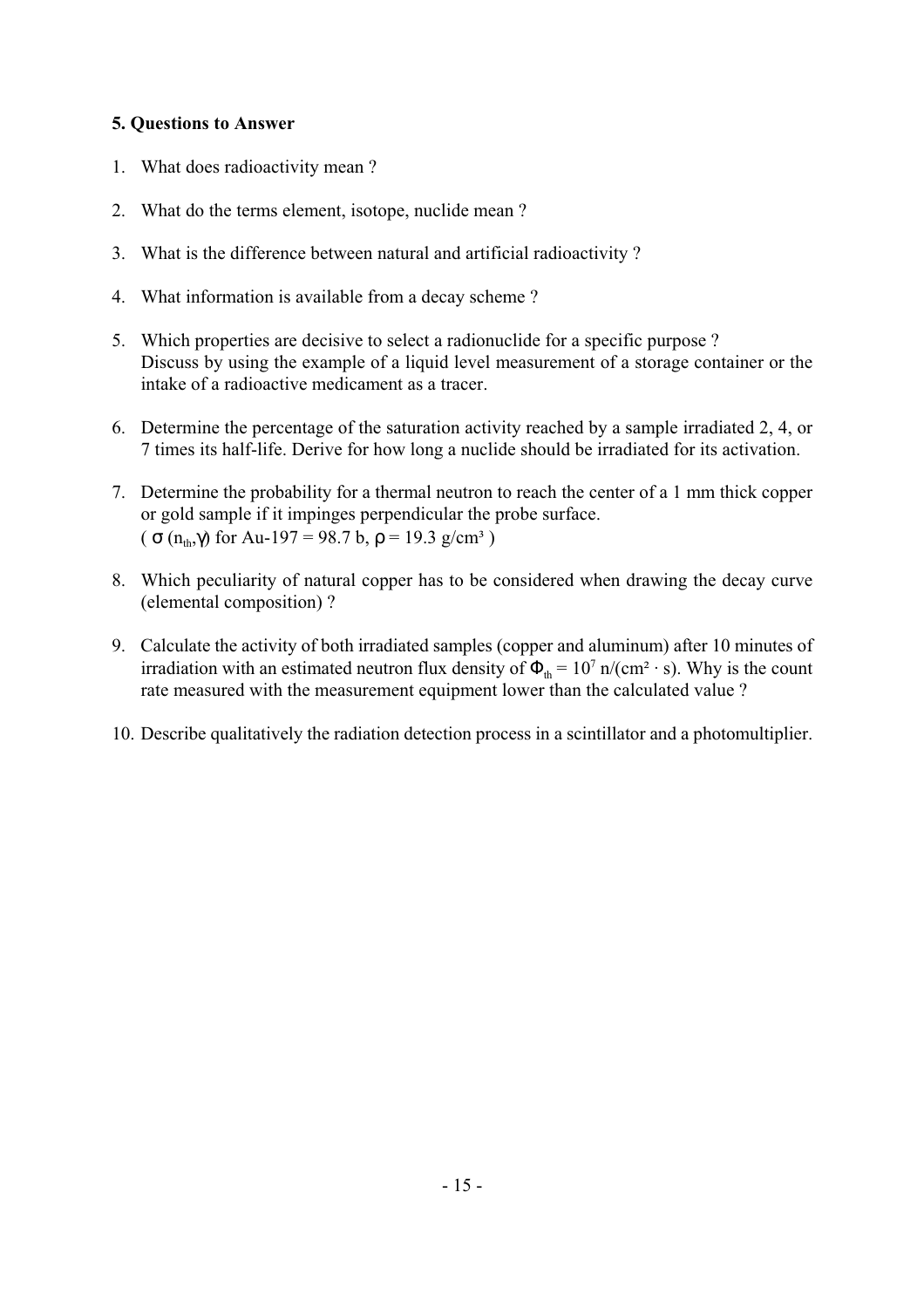# Protocol for Experiment "Activation and Decay of Radioactive Nuclides"

# Date:

# 1. Measurement of background radiation (5 measurements for 6 s each)

| Number of measurement | Measured value |  |  |
|-----------------------|----------------|--|--|
|                       |                |  |  |
|                       |                |  |  |
|                       |                |  |  |
|                       |                |  |  |
|                       |                |  |  |

# Average value (=N<sub>0</sub>):

# 2. Determination of half-life

| Decay<br>time /min | Al: $N_i$ | Al: $N_i - N_0$ | Cu: $N_i$ | Cu: $N_i - N_0$ | $X: N_i$ | $X: N_i - N_0$ |
|--------------------|-----------|-----------------|-----------|-----------------|----------|----------------|
| $\pmb{0}$          |           |                 |           |                 |          |                |
| 0.5                |           |                 |           |                 |          |                |
| $1.0\,$            |           |                 |           |                 |          |                |
| $1.5$              |           |                 |           |                 |          |                |
| 2.0                |           |                 |           |                 |          |                |
| 2.5                |           |                 |           |                 |          |                |
| $3.0\,$            |           |                 |           |                 |          |                |
| 3.5                |           |                 |           |                 |          |                |
| $4.0\,$            |           |                 |           |                 |          |                |
| 4.5                |           |                 |           |                 |          |                |
| $5.0\,$            |           |                 |           |                 |          |                |
| 5.5                |           |                 |           |                 |          |                |
| $6.0\,$            |           |                 |           |                 |          |                |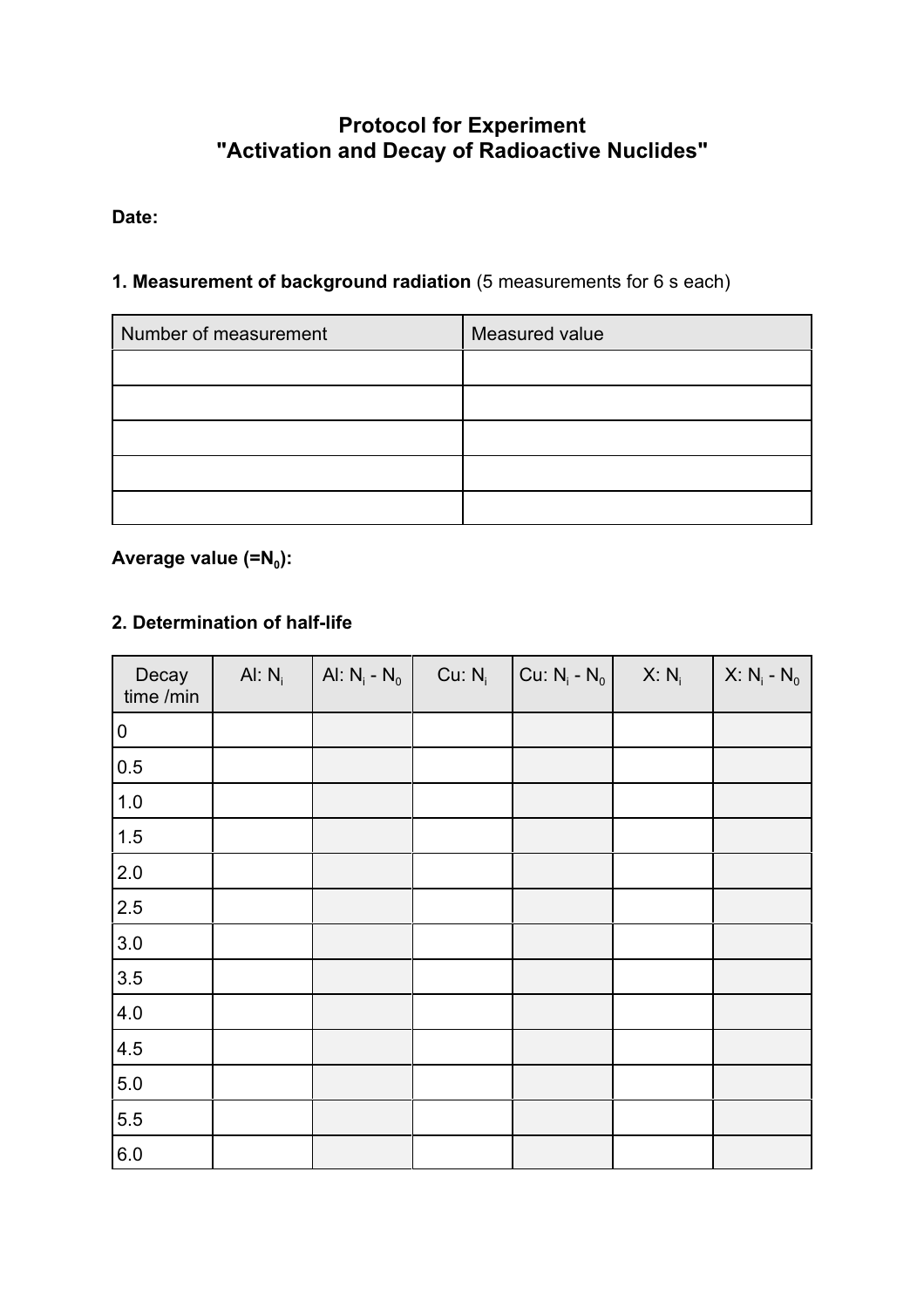| Decay<br>time /min | Al: $N_i$ | Al: $N_i - N_0$ | Cu: N <sub>i</sub> | $ $ Cu: N <sub>i</sub> - N <sub>0</sub> | $X: N_i$ | $X: N_i - N_0$ |
|--------------------|-----------|-----------------|--------------------|-----------------------------------------|----------|----------------|
| 6.5                |           |                 |                    |                                         |          |                |
| $7.0$              |           |                 |                    |                                         |          |                |
| $7.5\,$            |           |                 |                    |                                         |          |                |
| 8.0                |           |                 |                    |                                         |          |                |
| 8.5                |           |                 |                    |                                         |          |                |
| 9.0                |           |                 |                    |                                         |          |                |
| 9.5                |           |                 |                    |                                         |          |                |
| 10.0               |           |                 |                    |                                         |          |                |
| 10.5               |           |                 |                    |                                         |          |                |
| 11.0               |           |                 |                    |                                         |          |                |
| 11.5               |           |                 |                    |                                         |          |                |
| 12.0               |           |                 |                    |                                         |          |                |
| 12.5               |           |                 |                    |                                         |          |                |
| 13.0               |           |                 |                    |                                         |          |                |
| 13.5               |           |                 |                    |                                         |          |                |
| 14.0               |           |                 |                    |                                         |          |                |
| 14.5               |           |                 |                    |                                         |          |                |

Results:

Half-life (Al):

Half-life (Cu):

Half-life (X):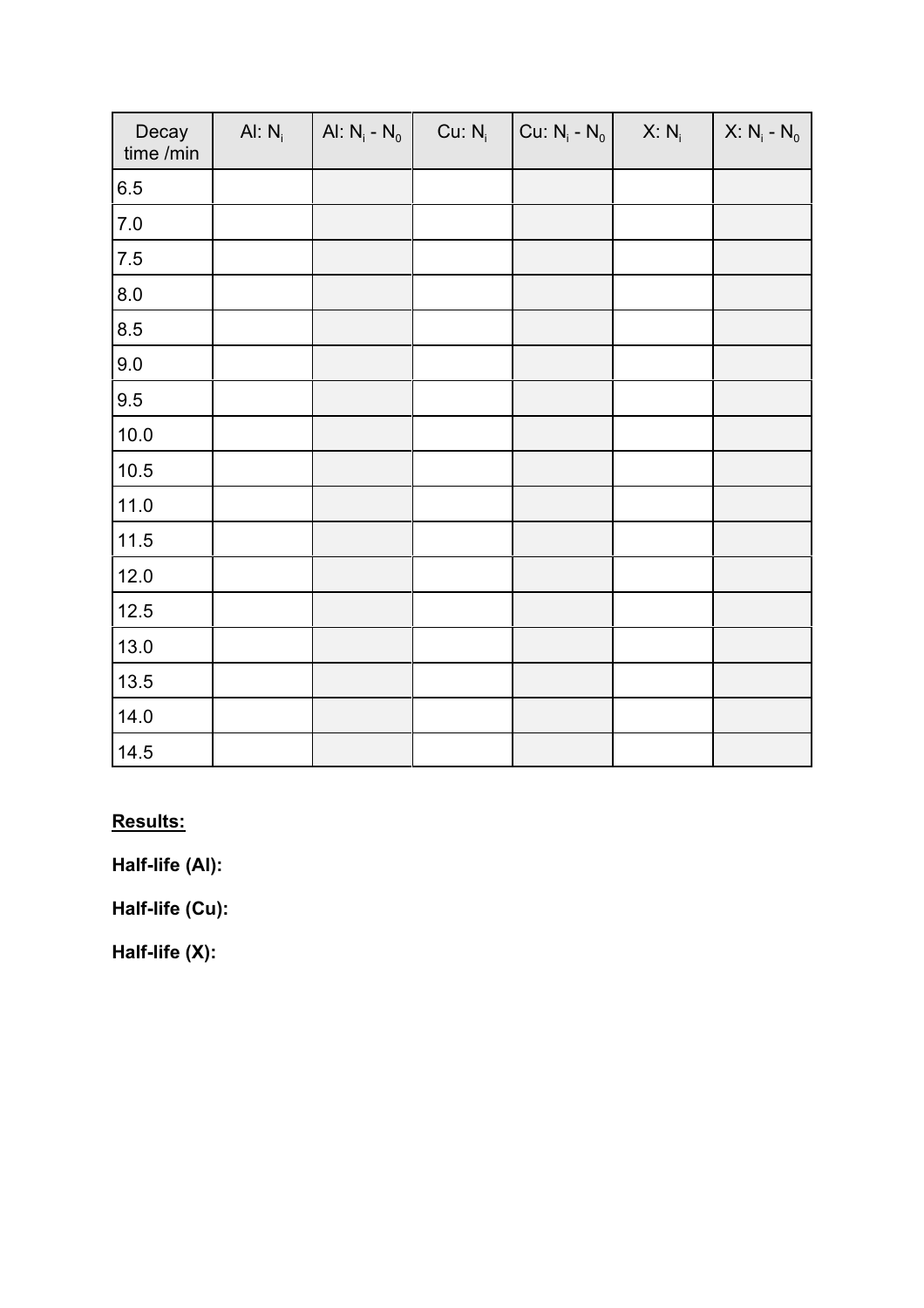